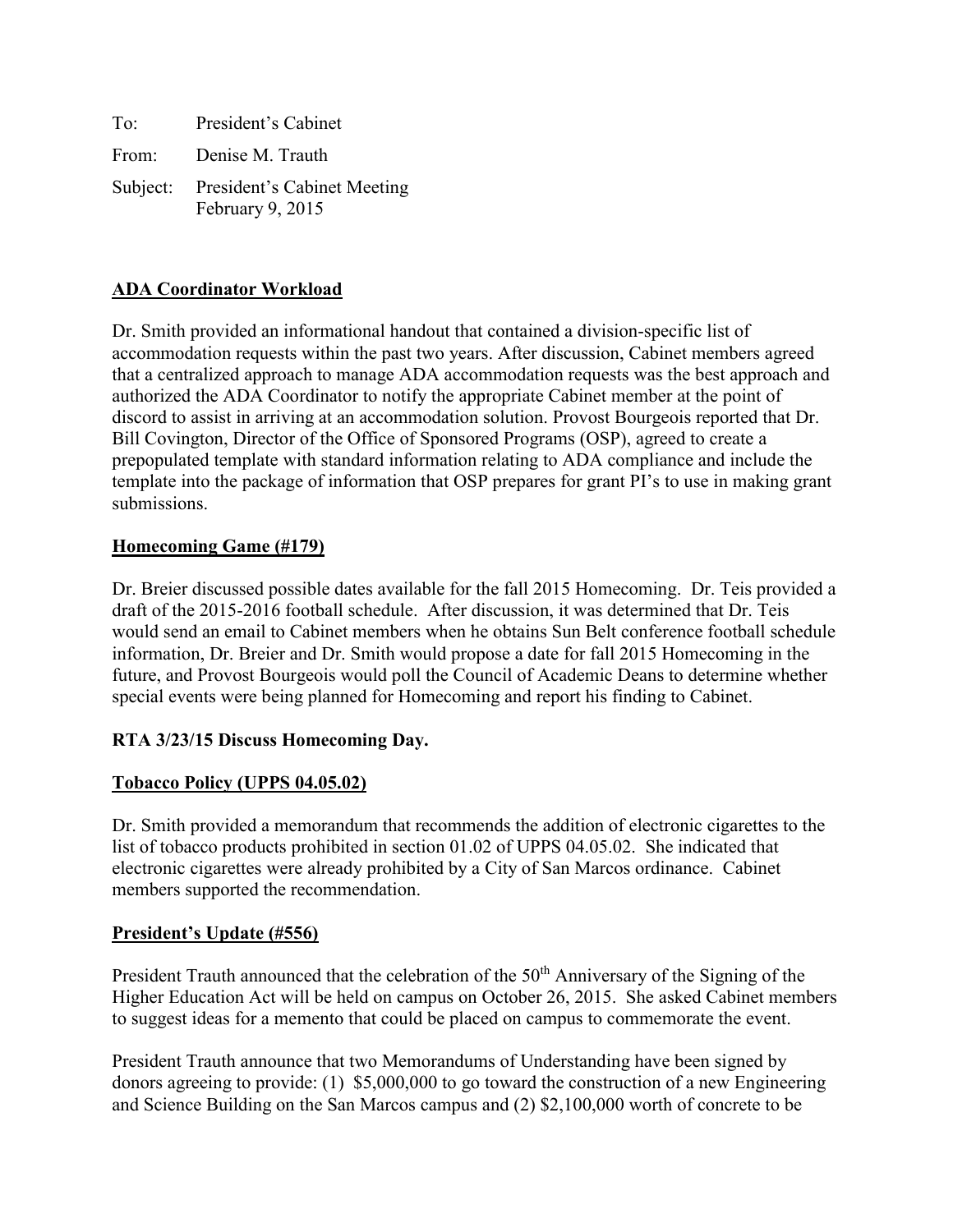used in the construction of the building. Both of these gifts are contingent upon the Texas Legislature agreeing to provide TRB funding for the building. A press release will be published announcing the gift. President Trauth hopes to be able to name the donors in her presentation before the Senate Finance Committee on February 12, 2015.

President Trauth announced that Dr. Brittain and Dr. Feakes will be attending the Board of Regents meeting on February 19-20, 2015.

President Trauth reported that a complaint had been received from a parent that alleged that the City of San Marcos Police Department had engaged in racial profiling behavior and litigation was being considered.

# **Significant Issues (#01)**

Dr. Breier announced that Freescale Semiconductor agreed to bring its 40-Ton "Internet of Tomorrow" technology showcase truck to campus on March 12, 2015. The truck is on a rolling, year long Internet of Things roadshow around the western United States. She reminded Cabinet members that Freescale Semiconductor is a Texas State University "Hero" and it may make future gifts to Texas State. She indicated that it was also interested in holding a remotecontrolled cars student competition event at Texas State in April 2015 if a campus location was available.

Dr. Wyatt cautioned Cabinet members about security issues that exist with fully-wired home and car systems.

Dr. Smith announced that a Transfer Student Welcome Reception is planned for the week of February 16, 2015, and that plans were being made to add a spirit and pride piece to the Bobcat Preview.

Dr. Smith reported that a Student Service Fee report is being submitted, by each component university, to The Texas State University System and that she hoped that the System would compile the information, send the compilation back to all component universities, and allow vetting of the information prior to presenting the information to the Board of Regents.

President Trauth invited all Cabinet members to attend a celebration event that will be held on February 28, 2015, at the President's House, honoring Dianne and Michael Bowman as Texas State Heroes.

Provost Bourgeois reported that renovations are being planned for the LBJ and Alkek Teaching Theaters. The renovations will to be staged to accommodate summer student orientation sessions and teaching needs. The tentative plan calls for stage one to occur May 8-June 1, 2015, and stage two to occur during the break after the fall 2015 semester. He will coordinate meetings and provide needed information to all stakeholders.